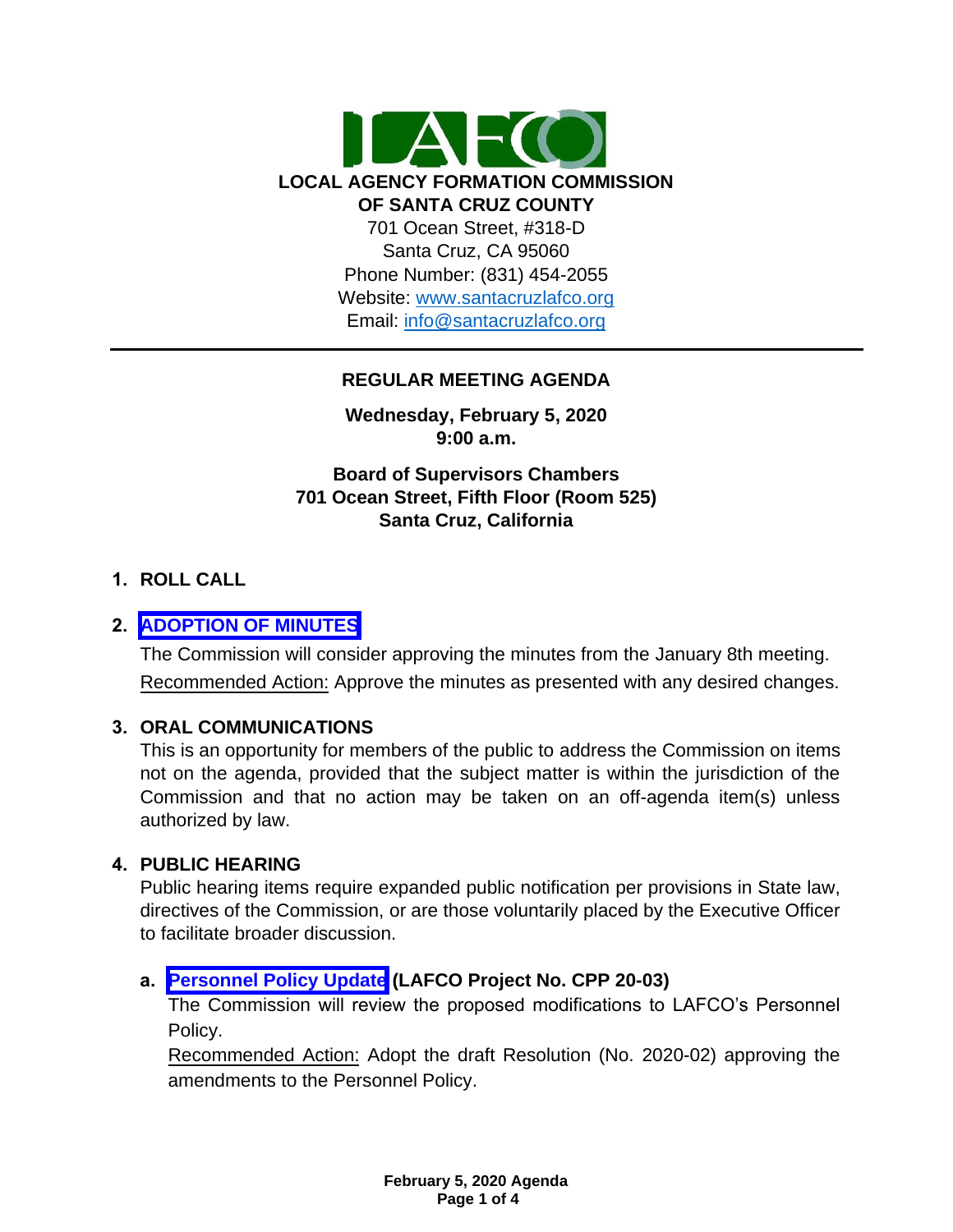## **b. [Financial Policy Update](https://www.santacruzlafco.org/wp-content/uploads/2020/01/4b.0-Financial-Policy-Update-Staff-Report-FINAL.pdf) (LAFCO Project No. CPP 20-04)**

The Commission will review the proposed modifications to LAFCO's Financial Policy.

Recommended Action: Adopt the draft Resolution (No. 2020-03) approving the amendments to the Financial Policy.

### **5. OTHER BUSINESS**

Other business items involve administrative, budgetary, legislative, or personnel matters and may or may not be subject to public hearings.

## **a. [Personnel Committee Membership](https://www.santacruzlafco.org/wp-content/uploads/2020/01/5a.0-Appoint-Personnel-Committee-Staff-Report-FINAL.pdf)**

The Commission will review the current members on the Personnel Committee. Recommended Action: Reaffirm current Personnel Committee Members (Roger Anderson and John Leopold).

## **b. [Regular & Alternate Public Member Selection Process](https://www.santacruzlafco.org/wp-content/uploads/2020/03/5b.0-Public-Member-Seats-Staff-Report-FINAL.pdf)**

The Commission will receive an update on the two upcoming vacancies involving LAFCO's regular and alternate public member seats.

Recommended Action: Direct the Executive Officer to advertise the upcoming seat openings in accordance to Government Code Section 56325(d).

## **c. [Comprehensive Quarterly Report –](https://www.santacruzlafco.org/wp-content/uploads/2020/01/5c.0-Comp-Quarterly-Update-Staff-Report.pdf) Second Quarter (FY 2019-20)**

The Commission will receive an update on active proposals, the Commission's work program and adopted budget, recent and upcoming meetings, and other staff activities.

Recommended Action: No action required; Informational item only.

## **6. WRITTEN CORRESPONDENCE**

LAFCO staff receives written correspondence and other materials on occasion that may or may not be related to a specific agenda item. Any correspondence presented to the Commission will also be made available to the general public. Any written correspondence distributed to the Commission less than 72 hours prior to the meeting will be made available for inspection at the hearing and posted on LAFCO's website.

**a. [California Special Districts Association \(CSDA\) –](https://www.santacruzlafco.org/wp-content/uploads/2020/01/6a.0-CSDA-Letter.pdf) Handbook & Training** The Commission will review CSDA's letter which may provide useful information for the elected officials on LAFCO. Recommended Action: No action required; Informational item only.

**b. [Santa Cruz County Clerk/Elections –](https://www.santacruzlafco.org/wp-content/uploads/2020/01/6b.0-Elections-Letter.pdf) Statement of Economic Interest** The Commission will review the County Clerk's letter which may provide useful information for the elected officials on LAFCO. Recommended Action: No action required; Informational item only.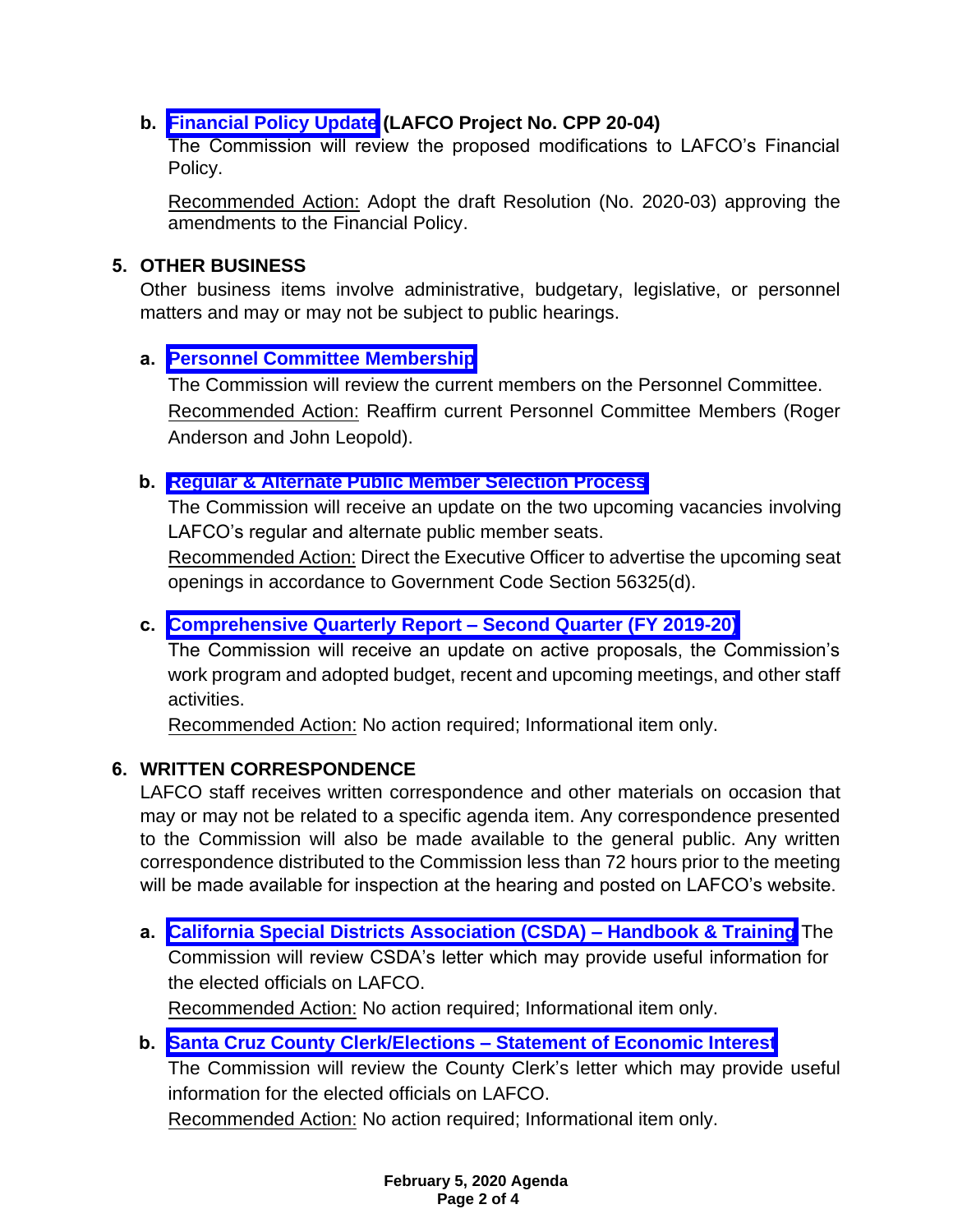# **7. PRESS ARTICLES**

LAFCO staff monitors newspapers, publications, and other media outlets for any news affecting local cities, districts, and communities in Santa Cruz County. Articles are presented to the Commission on a periodic basis.

# **a. [Press Articles during the Month of January](https://www.santacruzlafco.org/wp-content/uploads/2020/01/7a.0-Press-Articles-Staff-Report-FINAL.pdf)**

The Commission will receive an update on recent LAFCO-related news occurring around the county and throughout California.

Recommended Action: No action required; Informational item only.

# **8. COMMISSIONERS' BUSINESS**

This is an opportunity for Commissioners to comment briefly on issues not listed on the agenda, provided that the subject matter is within the jurisdiction of the Commission. No discussion or action may occur or be taken, except to place the item on a future agency if approved by Commission majority. The public may address the Commission on these informational matters.

# **9. CLOSED SESSION**

Pursuant to state law, a closed session may be held to appoint, employ, evaluate the performance of, discipline, or dismiss a public employee. Prior to the closed session, the public is invited to address the Commission regarding the closed session items listed below.

**a. Public Employee Performance Evaluation** Pursuant to: Government Code Section 54957 Title: Executive Officer

# **b. Conference with Labor Negotiators**

Pursuant to: Government Code Section 54957.6 Agency designated representatives: Personnel Committee Unrepresented Employee: Executive Officer

# **10. ANNOUNCEMENTS FROM CLOSED SESSION**

The Chair and/or Legal Counsel will indicate whether there were any reportable actions from the Closed Session.

# **11. ADJOURNMENT**

LAFCO's next regular meeting is scheduled for Wednesday, March 4, 2020 at 9:00 a.m.